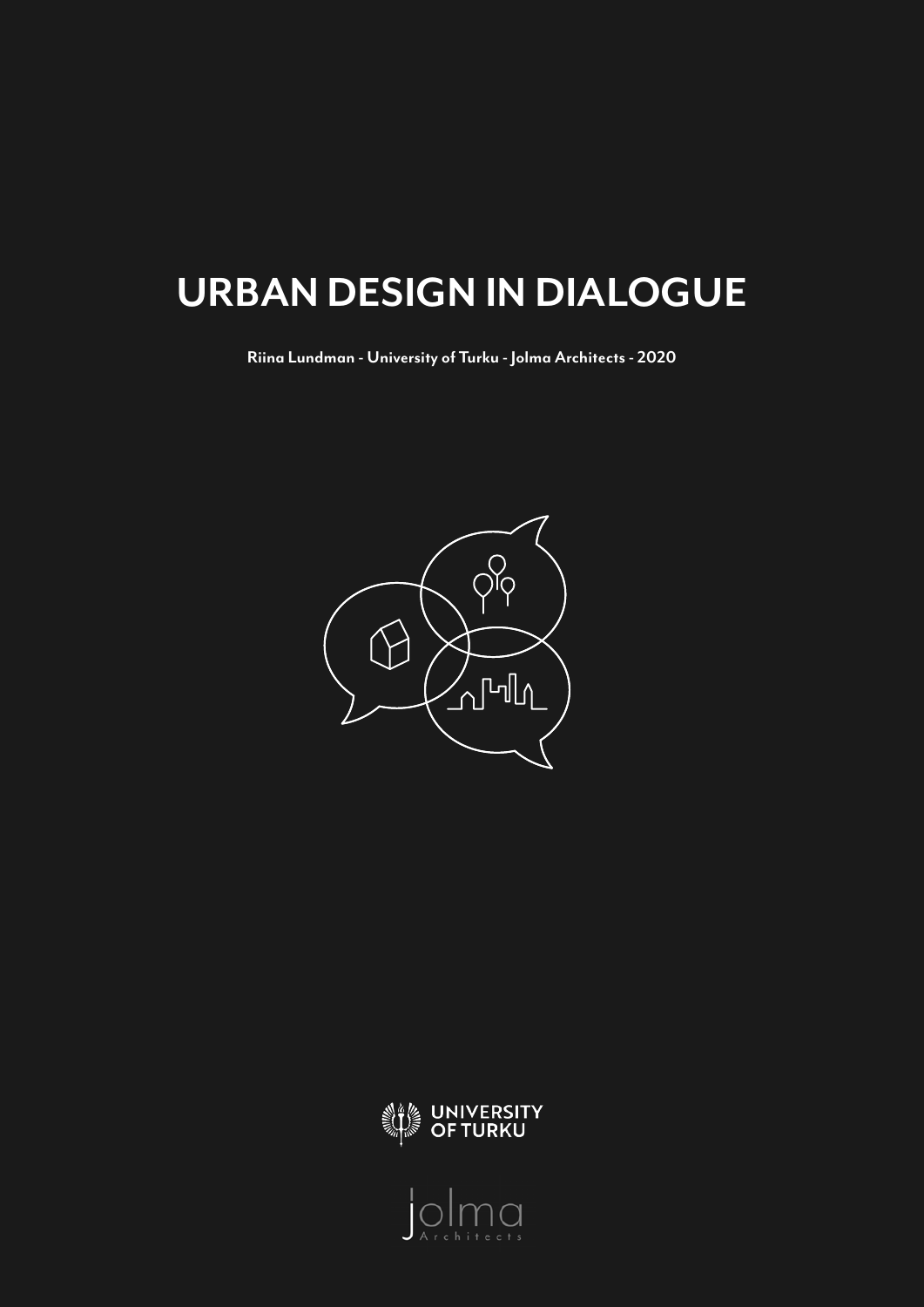# Introduction

#### *Διάλογος* (diálogos)

*διά*(diá, "through, inter") + *λόγος* (lógos, "speech, discourse, meaning")

Urban planning and changes in urban space sometimes cause strong opinions, feelings, and debate among citizens and other stakeholders. The built environment is the site of negotiations, varying interests, and controversies. Different actors see and experience urban design and planning differently. Local residents and other stakeholders may have ideas, thoughts, knowledge, and desires that they would like to share with urban planners, but they do not necessarily have the right forums or means to do it.

Urban design in dialogue aims to enhance constructive conversation and understanding among different actors in the city. The objective is to co-design and co-create urban spaces together even in difficult and contradictory situations. Strong participation, genuine interaction and the integration of different viewpoints into urban development are the central characteristics of urban design in dialogue. Dialogic conversation does not necessarily lead to any concrete outcome but it increases understanding among people and helps in sharing experiences and knowledge between different stakeholders.

Dialogue should be in a central role in all participatory urban planning, but strict goals, haste, or the lack of resources may prevent profound dialogue during planning processes. The dialogic urban design model represented in this pamphlet utilizes various methods common to co-creative urban planning practices. The definition and rules regarding dialogue and dialogic conversation are mostly based on the Timeout method<sup>1</sup> developed by the Finnish Innovation Fund Sitra. The method has been modified and adapted to meet the special needs and realities typical to urban planning issues.

The dialogic urban design model reminds different stakeholders and actors about the importance of interaction, participation and constructive discussion within urban planning and development. The objective is to increase pluralism and democracy in planning. The model describes the features, elements, and processes of dialogic urban design at a general level. Literature references are listed at the end of this publication where the reader can get more information about dialogue and participatory planning if they wish.



Diverse stakeholder interaction, participation and constructive discussion within urban planning.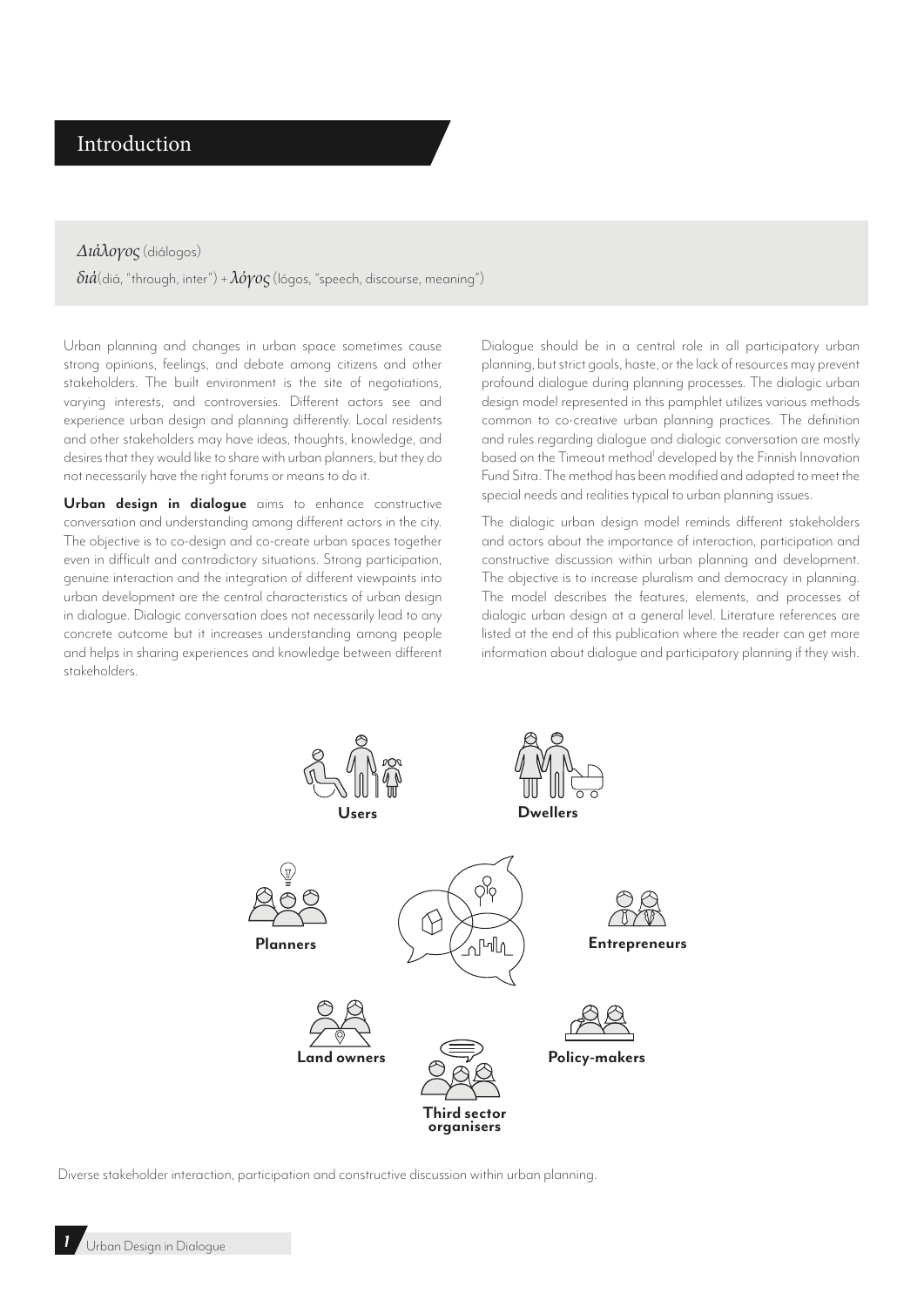## **Dialogue**

Sitra defines dialogue as "a constructive and equal way of having a discussion. It is aimed at understanding others, but not at reaching unanimity."2 Already the ancient Greeks – Socrates (c. 470–399 BCE) being the most famous example<sup>3</sup> – had adopted dialogic conversation style. The heated conversational atmosphere of our current society would require more respectful dialogue between people as well as safer places and forums for expressing different views and experiences.

Dialogue is a "way to think and consider things together"4 . According to philosopher Kai Alhanen<sup>5</sup>, equality is central to dialogue as well as sharing meanings and experiences with each other. Above all, dialogue is a style of conversation that involves learning from others. It is possible to practice and apply dialogue also in urban design. The premise is to bring people from different backgrounds together to consider the different sides of urban planning collectively. A skilled facilitator can help to keep up constructive conversation. The Timeout method developed by Sitra<sup>1</sup> and the "ground rules for a constructive discussion<sup>"2</sup> associated with the method are applicable tools in leading and guiding a good dialogic conversation.

# **Defining Dialogue**

#### *Ground rules for a constructive discussion*  (Timeout method)2

- *• Listen to the others, do not interrupt or start additional side discussions.*
- *• Relate what you say to what the others have said and use everyday language.*
- *• Talk about your own experience.*
- *• Be present and respect the others and the atmosphere of trust.*
- *• Search and bring together. Boldly deal with emerging conflicts and look for issues that have gone unnoticed.*
- *• Talk to the others directly and ask about their views.*

*"In a dialogue, everybody wins"*   $(Bohm)^6$ 

*Dialogue refers to "a discussion where people are studying together what kinds of meanings they give for shared issues"*  (Alhanen)5

*"A dialogue is a constructive and equal way of having a discussion. It is aimed at understanding others, but not at reaching unanimity."*   $(Sitra)^2$ 

*"Dialogue is a conversation with a core and without any side-picking"*   $(lsaces)^4$ 

*"Dialogue is a conversation where people think together"*   $(lsaacs)^4$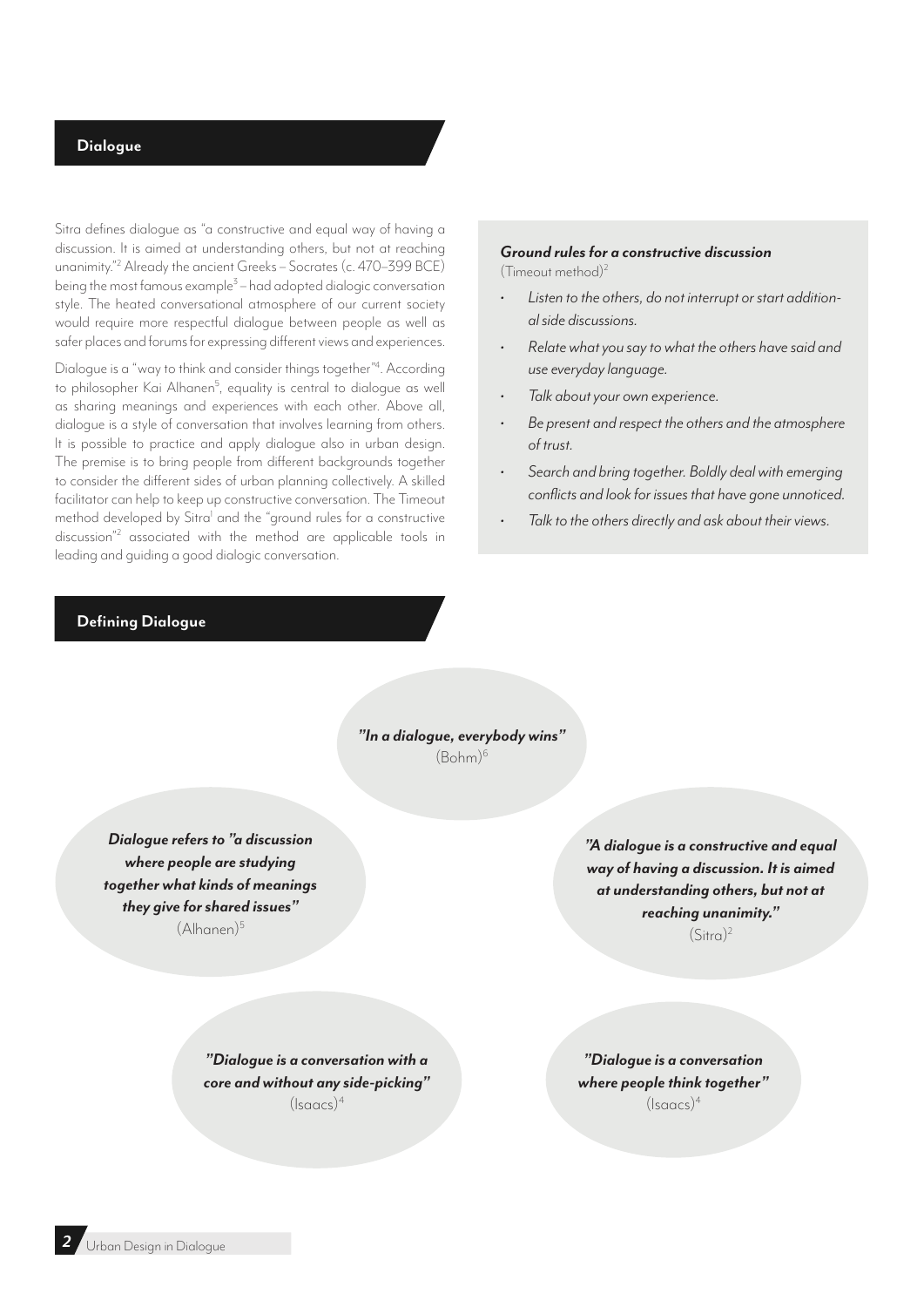# **Participatory urban planning**

Dialogic urban design is related to the decades-long tradition of participatory urban planning. In 1969 Sherry Arnstein<sup>7</sup> introduced the ladder of citizen participation that is often used as a reference in the literature of participatory planning. Arnstein's ladder points out that there are several forms and levels of participation in society, from nonparticipation to citizen control. Consequently, city planners and other people with power should consider what level of participation they are heading for with their planning measures. Urban design in dialogue aims primarily to improve and deepen the quality of planning communication and hence to increase the democracy in city planning.

Theoretically, a division is often made between communicative urban planning with the idea of consensus building<sup>8,9</sup> and agonistic urban planning<sup>10</sup> that is characterized by conflicts and debate<sup>11</sup>. Dialogic urban design is located in between these two categories. It does not aim at unanimity nor disagreement but rather at the common and reciprocal understanding. Equal interaction and listening to others are crucial for urban design in dialogue.

The basis for the citizen participation in city planning is often defined by law and decrees (e.g. in Finland, the Land Use and Building Act 132/1999 prescribes zoning to be done in interaction with different stakeholders). Statutory planning and zoning are however quite stiff and seldom dialogic in terms of citizen participation. Yet, participatory urban design processes are widely studied and developed both in theory and practice<sup>12,13,14</sup>. For example, so-called do-it-yourself urbanism has lately taken root in urban development alongside the more official participation forms<sup>15,16</sup>.

Despite the current advancements, there are still many challenges related to participatory urban design. Reaching the participants, enabling equal access, providing enough resources, enabling earlyphase interaction and integrating results into actual planning are all topics that need to be developed. Urban design in dialogue offers solutions, especially, in the early stages of planning projects when there is a need for visionary ideation and communication. The contents of dialogue can also be used to support decision-making. In this way, interaction is not merely about nonparticipation, but it also reaches the next levels of citizen engagement.

*City planners and other people with power should consider for what level of participation they are heading with their planning measures.*



The ladder of citizen participation (Arnstein 1969)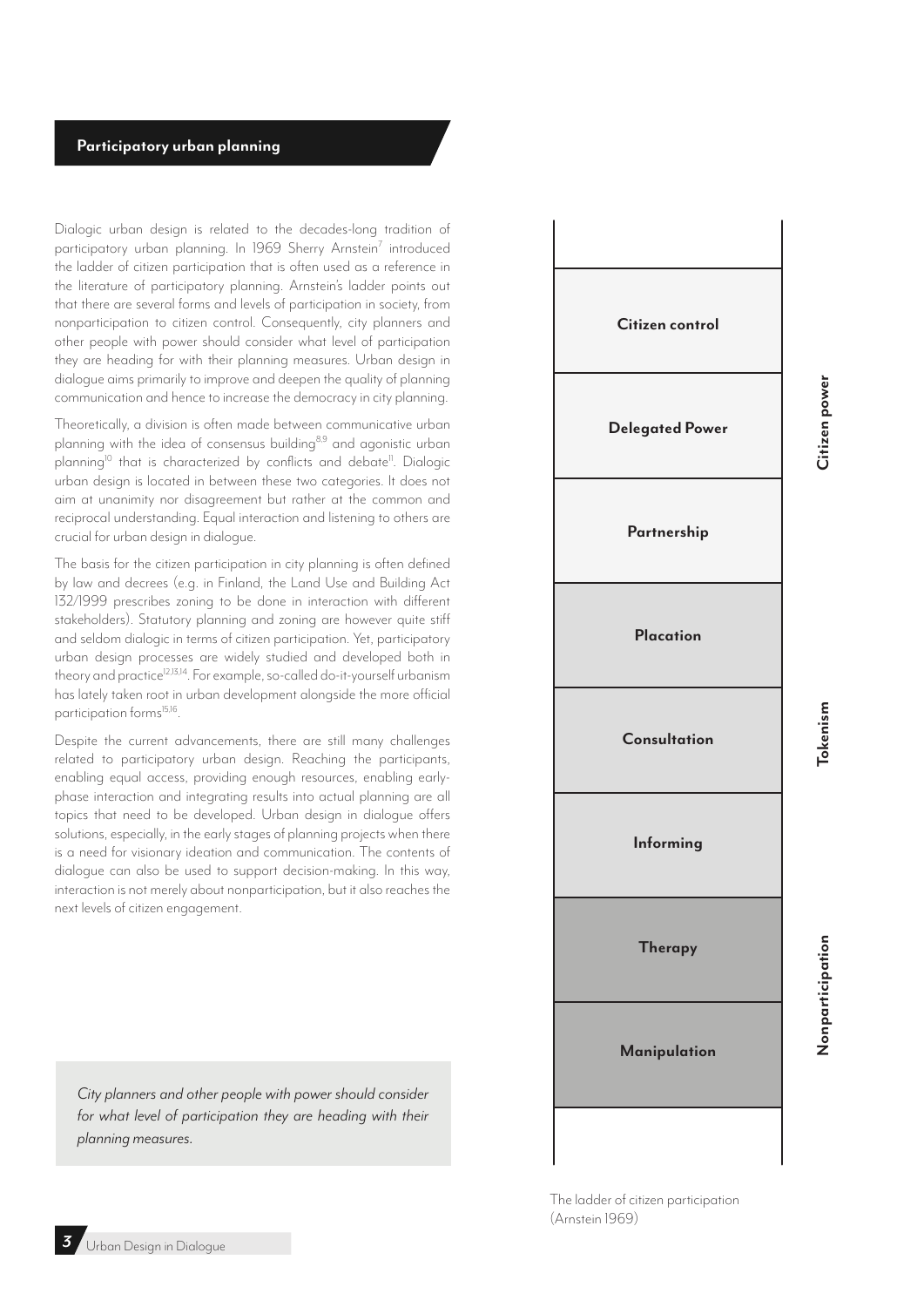**Urban design in dialogue** *is a model for participatory planning that enhances discussion and understanding among different stakeholders. Urban space is designed together, equally and sometimes in contradictory situations. Strong participation, genuine interaction and the integration of different viewpoints into urban development are the central characteristics of dialogic design.*

*Urban design in dialogue is based on recognizing the experiences and thoughts of different people and actors. Citizen knowledge complements professional knowledge, which improves the quality and democracy of city planning.*

*In practice, urban design in dialogue refers to a way of talking and discussing that involves listening to and respecting others. The aim is to bring together different stakeholders and participants for an open discussion and to create a respectful and safe space for sharing experivences, views, and knowledge as part of an urban planning process.*

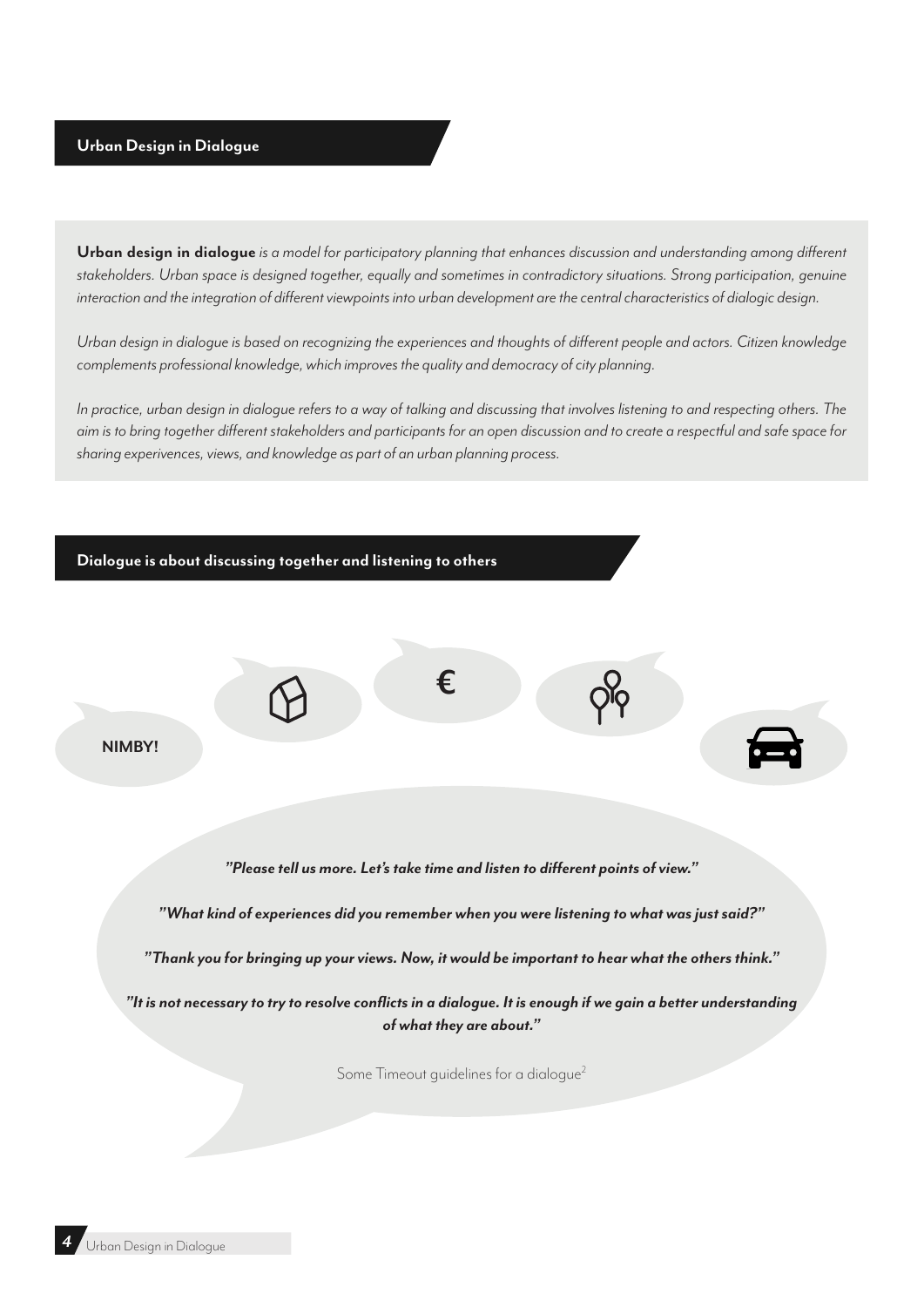# **Special features of the urban design in dialogue**

Dialogic urban design is an additional approach to the other methods of participatory planning. It involves particular features, elements, and preconditions that make it a unique way to approach, improve and deepen the meaning of interaction in city planning and development.

#### **Characteristics**

Urban design in dialogue is based on equal and pluralist planning. The special characteristics of dialogue include adding the understanding among and sharing experiences between people from different backgrounds.

#### **Way of talking**

The objective of dialogic urban design is to listen to, respect and encourage others. Dialogue is open-ended but facilitated. The participants are asked to be interested in other people's views and empathic towards their experiences.

#### **Atmosphere**

Creating a trustworthy atmosphere and a safe space for the participants is crucial for a genuinely inclusive dialogue. This is best achievable by being present and by listening to what others have to say.

#### **Benefits**

The main goal of the urban design in dialogue is to increase common and reciprocal understanding. Dialogue can be utilized as a source of ideas and creativity, a method for co-design and co-creation, and a tool for gathering constructive feedback as part of different planning projects.

#### **Preconditions**

Dialogue has to be based on real needs and will to improve participation in urban planning. There are particular rules in dialogic conversation that the participants must undertake. Resources have to be adequate enough and the group of people participating in the dialogue should be heterogeneous. It is important to consider in advance how the results of the dialogue will be integrated into the actual planning work.

# **Special features of the urban design in dialogue**

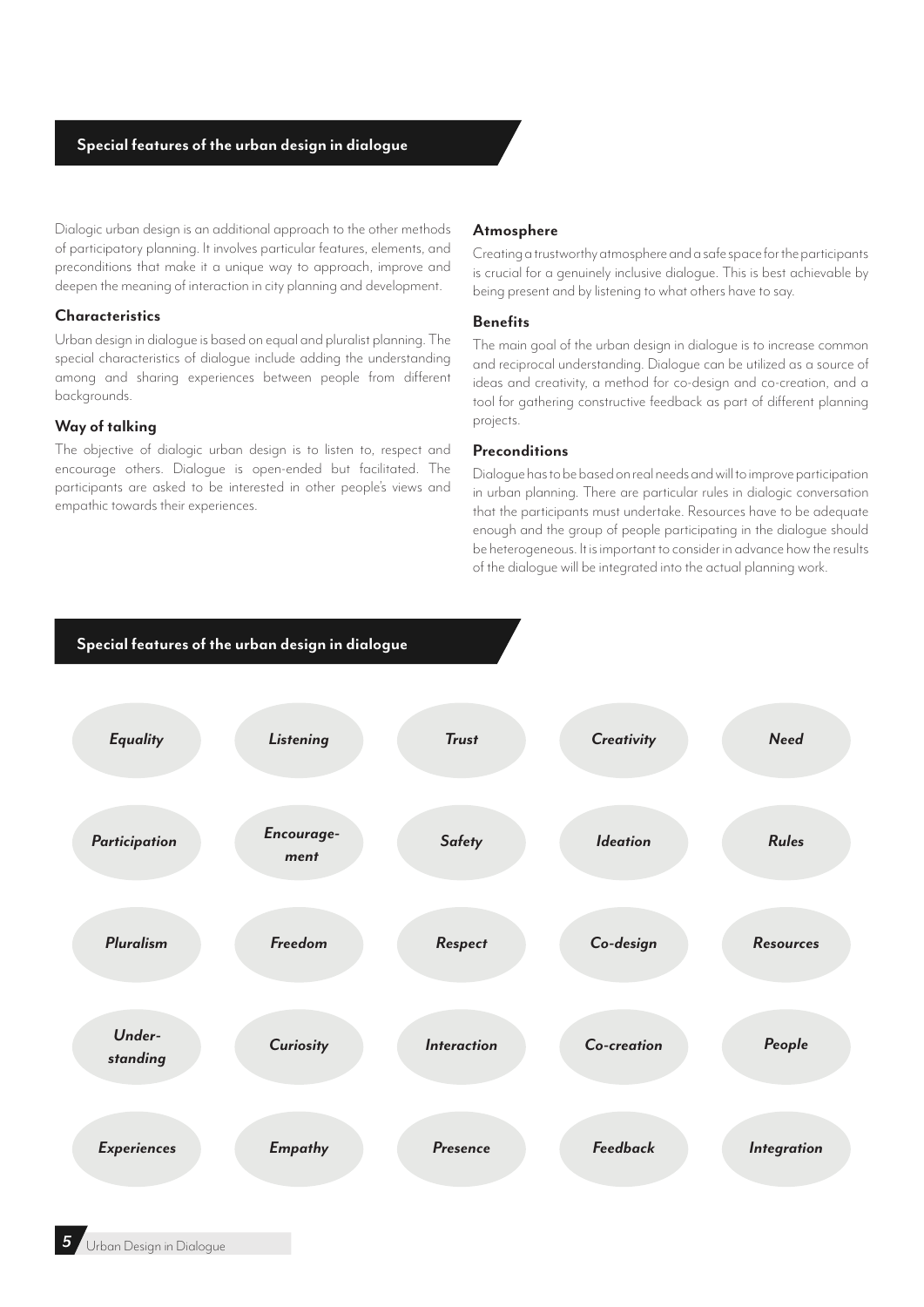# **Dialogic method in practice**

The dialogic method is suitable for the early stages of an urban planning process when there is a need to explore the background, hopes, and desires related to a city planning project. Dialogue is also usable in other phases of planning when any interaction is required with the stakeholders and when feedback is collected from the people.

Dialogue is useful if there are conflicts rising in the process. It can also be applied as a co-design tool when the goal is to create new ideas and visions based on citizen knowledge. The dialogic method offers means to tackle difficulties as it helps the participants and stakeholders to understand each other's perspectives and starting points.

In urban planning, concrete results are often wanted even if it would not be the original goal of a dialogue. Knowledge and views that have been reached through dialogue are important to be included in urban development within the given frameworks. Iteration is a central part of a democratic planning process even though it might require some extra resources.

The most comprehensive result will be achieved if the group of people participating in the dialogue is versatile. In practice, this is not always possible because participation opportunities are often organized separately for stakeholders and residents during the traditional urban planning processes. Even in such situations, it would be important that the city planners are ready for a constructive discussion and willing to listen to the experiences and thoughts of the participants. Urban design in dialogue must be well guided and facilitated so that the conversation stays equal and no one is dominating the discussion.

A dialogic conversation can be preplanned like the contents of any other participatory workshop. First, a background check is done before the actual discussion. The need for and the theme of the dialogue are decided as well as who will be invited to join the discussion. In the actual dialogue workshop, first, the topic is introduced, the participants will get ready to start the discussion, and the rules for a constructive discussion will be scrutinized together. Practical hints for leading and facilitating a dialogue can be found e.g. in Sitra's Timeout guidelines<sup>1,2</sup>. The dialogic discussion ends in finishing the workshop and reporting the conclusions, but the process continues with integrating the results into the real urban planning procedures.

## **The phases of a dialogue**

#### **Background**



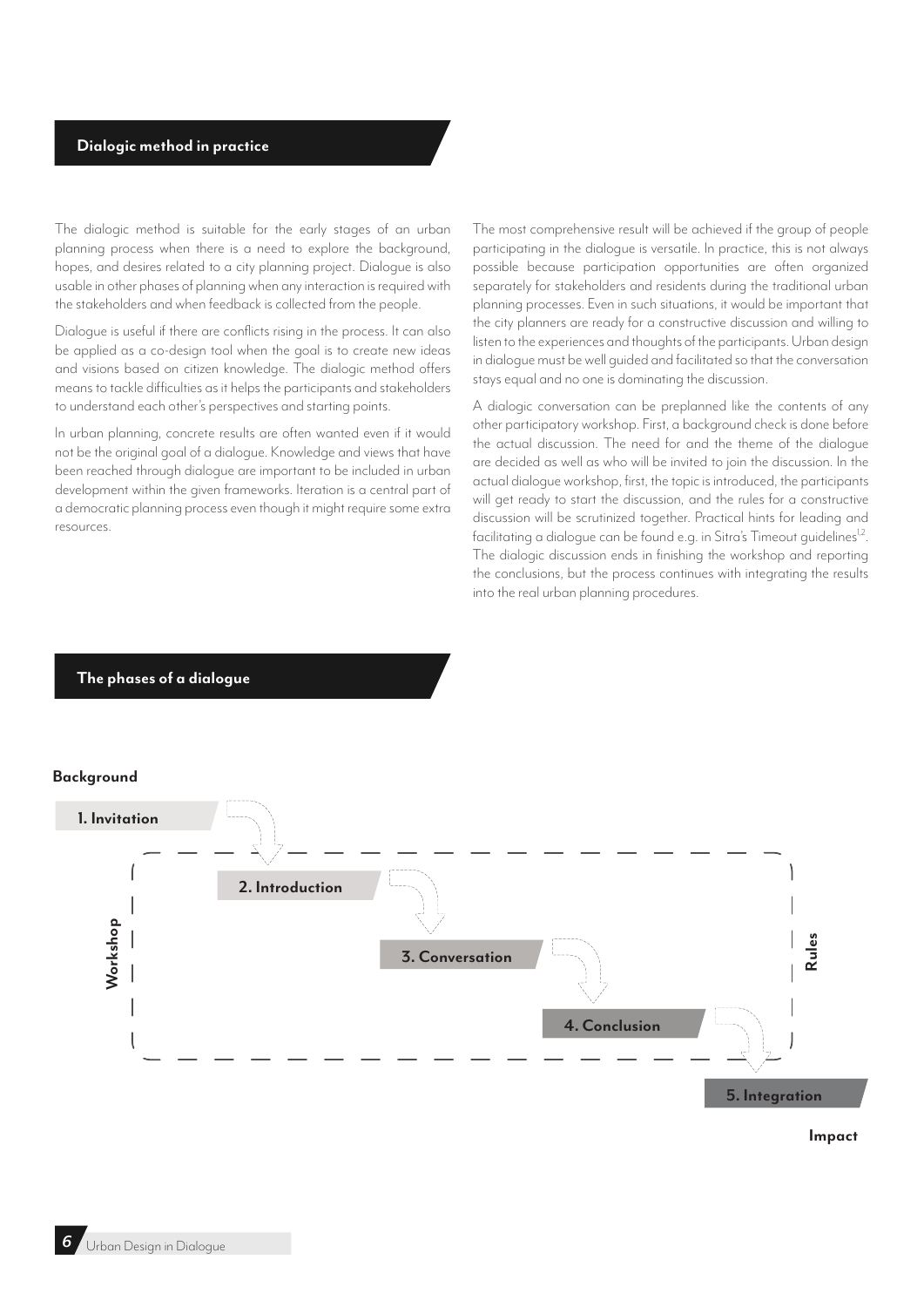#### **Lahti**

In the city of Lahti, Sitra's Timeout method has been applied several times. Dialogic conversation has been used to gain a deeper understanding of the future development of the city as well as about the dissatisfaction of the current situation. The results can be utilized in urban development and planning. The participants, for example, hoped for better citizen participation in decision-making already in the early stages of the processes. In addition, more sites for direct interaction were asked for. 100 per cent of those who took part in and gave feedback about the Timeout dialogue in Lahti in 2018 answered that there is a need for a similar kind of discussion also in the future.

#### **Tampere**

Hiedanranta is a plan for a new city district in Tampere with participation in the central role of the planning process. Before the development of the district started, a large garden party was organized in the area, and hopes and ideas about the future of Hiedanranta were collected from participants. Later, there have been many events where more thoughts about the development of the area have been gathered from people, companies and other communities. In the spring of 2017, an open workshop series was held with a versatile group of participants ranging from local people to architects, researchers, city planners and other developers in the Hiedanranta district. Workshops brought together people from different backgrounds and a common vision for the area was created collectively.

#### **Riihimäki**

The general plan of the railway station area is one of the flagship projects in the city of Riihimäki. Several different kinds of participatory planning methods have been utilized in the planning process, such as stakeholder workshops, citizen evenings and map-based internet questionnaires. Some of the methods have been dialogic in nature whereas some have represented the more traditional forms of interaction.

In the autumn of 2019, a pop-up planning event was organized for local people in the hall of a popular supermarket in the area. Residents had the possibility to come and discuss the different planning options with Riihimäki City representatives and planning consultants. There were hundreds of participants in the event and the communication was direct and reactive. An extensive report was made from the participation materials and results, which were then incorporated into the actual planning work satisfactorily.

#### **Espoo**

The city of Espoo has organized Timeout discussions e.g. when creating new development programs for the city or when planning open public spaces in the suburbs. The insight that has been raised through the Timeout method has been that it is important to dismantle the invisible barriers if, and when, designing better urban spaces for all.

## **References**

- 1. Sitra (2016). https://www.sitra.fi/en/timeout.
- 2. Sitra (2018). Cards for facilitating a discussion. Sitra, Helsinki.
- 3. Blackburn, S. (2016). Socratic method. The Oxford Dictionary of Philosophy. Oxford University Press, Oxford.
- 4. Isaacs, W. (1999). Dialogue: The Art Of Thinking Together. Crown Business, New York.
- 5. Alhanen, K. (2016). Dialogi demokratiassa [Dialogue in democracy]. Gaudeamus, Helsinki.
- 6. Bohm, D. (1996). On Dialogue. Ed. Nichol, L. Routledge, New York.
- 7. Arnstein, S. (1969). A ladder of citizen participation. Journal of the American Planning Association 35(4): 216-224.
- 8. Healey, P. (1997). Collaborative Planning: Shaping Places in Fragmented Societies. UBC Press.
- 9. Innes, J. (1995). Planning theory's emerging paradigm: communicative action and interactive practice. Journal of Planning Education and Research. 14 (3): 183–189.
- 10. Hillier, J. (2002). Direct action and agonism in democratic planning practice. In Allmendinger, P. & Tewdwr-Jones (eds.): Planning Futures New Directions for Planning Theory. Routledge, London.
- 11. Cf. Mouffe, C. (2005). On the Political. Routledge, London.
- 12. Bäcklund, P., Häkli, J. & Schulman, H. (2017, toim.). Kansalaiset kaupunkia kehittämässä [Citizens developing the city]. Tampere University Press, Tampere.
- 13. Bäcklund, P., Häkli, J. & Schulman, H. (2002, toim.). Osalliset ja osaajat: Kansalaiset kaupungin suunnittelussa [Participants and professionals: Citizens in urban planning]. Gaudeamus, Helsinki.
- 14. Stelzle, B. & Noennig, J. (2017). A database for participation methods in urban development. Procedia computer science 112, 2416-2425.
- 15. Rantanen, A. & Faehnle, M. (2017). Self-organisation challenging institutional planning: towards a new urban research and planning paradigm – a Finnish review. Yhdyskuntasuunnittelu 55(3).
- 16. Lundman, R. (2018). Exploring creative geographies: Urban art and the cultural uses of public spaces. Turun yliopiston julkaisuja AII: 340.